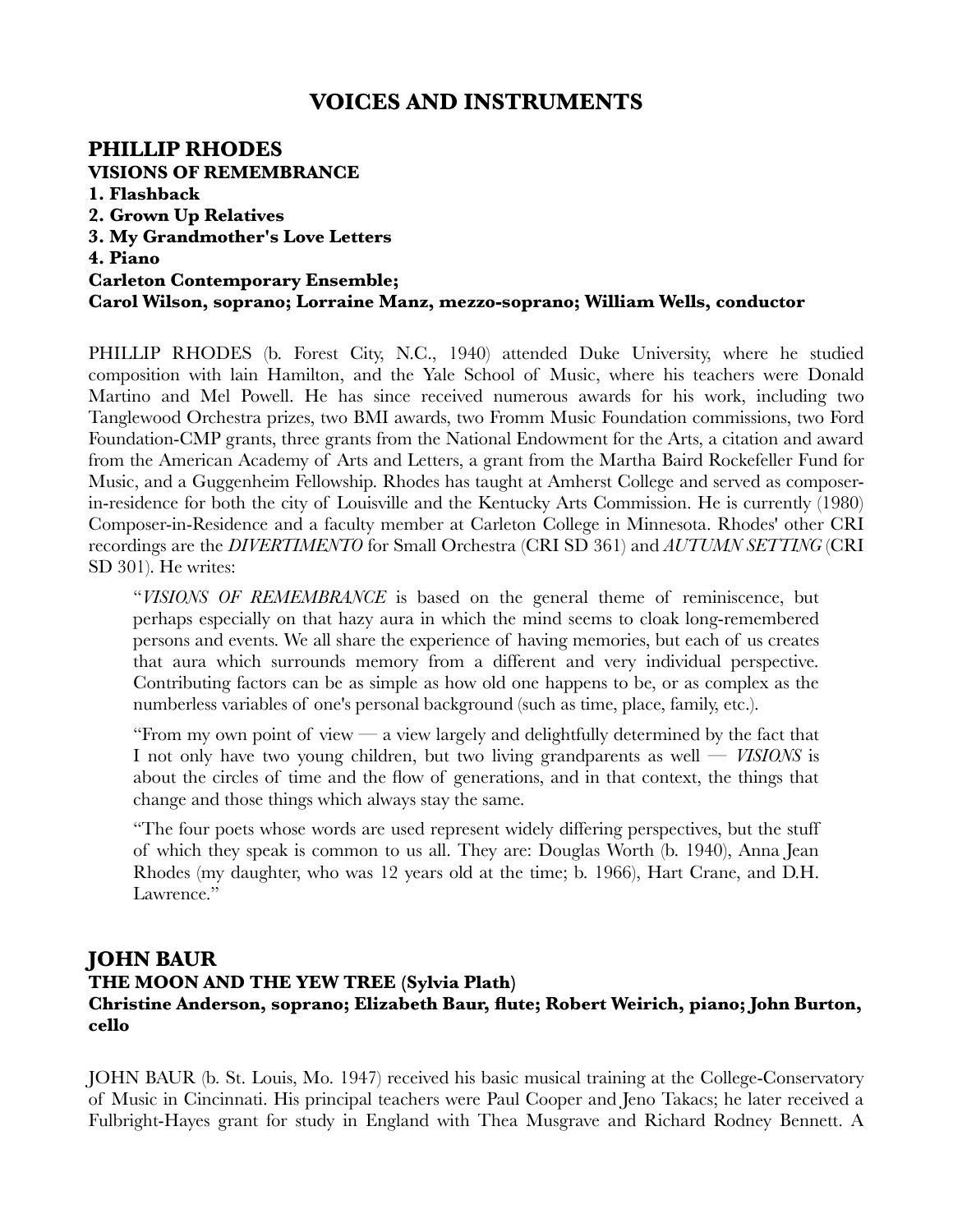recipient of two National Endowment for the Arts grants and numerous commissions, Baur is currently (1980) Coordinator of Music Theory at Memphis State University. He writes:

"For some years now I have been interested in the exploration of tonal structures and the juxtaposition of rhythmic elements. The combination of proportional notation and standard metric schemes produces interesting results, at once subtle and aurally expressive. It also allows maximum flexibility in expressing musical ideas. In the past ten years almost all of my works have explored the myriad possibilities presented by the combination of these elements. An additional area of fascination for me is the use and exploration of new sounds and timbral constructions, which can also be found in the present work.

"Rather than presenting any particularly new or radical approach to tonality, that everpresent twentieth-century problem, my music tends to revolve around basic tonicized pitches. There is no direct harmonic motion to and from a tonic, but rather a complex of linear forces that isolates and pursues a given pitch-goal. *THE MOON AND THE YEW TREE* exemplifies this, with a C#-F# axis which pervades the piece."

#### **STEPHEN CHATMAN WHISPER, BABY University of British Columbia Chamber Singers; Maura Chatman, piano; Cortland Hultberg, conductor**

STEPHEN CHATMAN (b. Faribault, Minnesota, 1950) studied composition at Oberlin College (B.M.) and the University of Michigan (M.M., D.M.A.). He has received three Broadcast Music, Inc. (BMI) composition awards, a Charles E. Ives Scholarship from the National Institute of Arts and Letters, a commission from the National Endowment for the Arts, and a Fulbright-Hayes Grant for study in West Germany. His works have been published by E.B. Marks, Jobert-Paris, Agape, Berandol, and Dorn Publications, and have been broadcast on the CBC. Presently (1980) Chatman is Assistant Professor of Composition at the University of British Columbia in Vancouver, B.C. He writes:

"WHISPER, BABY, inspired by my first child, Rachel, was composed in 1975 shortly after her birth. The dialogue at the beginning between contrapuntal, whispering SATB voices and soft, fleeting events in the piano, representing simple games and initial attempts at speech, is balanced by the hummed lullaby and pedal tones at the end."

THE CARLETON CONTEMPORARY ENSEMBLE was organized in 1972 for the purpose of presenting new works and 20th century "classics" to mid-western audiences. The group combines talented faculty and students at Carleton College (Northfield, Minnesota) under the direction of William Wells. During its nine-year history, the group has performed works by Phillip Rhodes, William Matthews, Peter Maxwell Davies, Igor Stravinsky, Lukas Foss, Paul Chihara, George Crumb, and Bela Bartok. CAROL WILSON, soprano, has performed as soloist with the Contemporary Chamber Ensemble (Arthur Weisberg, conductor), among other appearances. She was a prize-winning singer at the Franz-Schubert-Institut in Baden, Austria, and is presently (1980) Assistant Professor of Music at Carleton College. LORRAINE MANZ, mezzo-soprano, a graduate of the University of Michigan (M.M.), is on the music faculty of St. Olaf's College. This is her first CRI recording. CHRISTINE ANDERSON has appeared as soloist with the Cincinnati Symphony Orchestra and the Music '79 Players at the College- Conservatory of Music in Cincinnati. ELIZABETH BAUR, flutist with the Memphis State University contemporary ensemble Omnibus, studied at the College-Conservatory of Music in Cincinnati, and in London with William Bennett. ROBERT WEIRICH is a graduate of